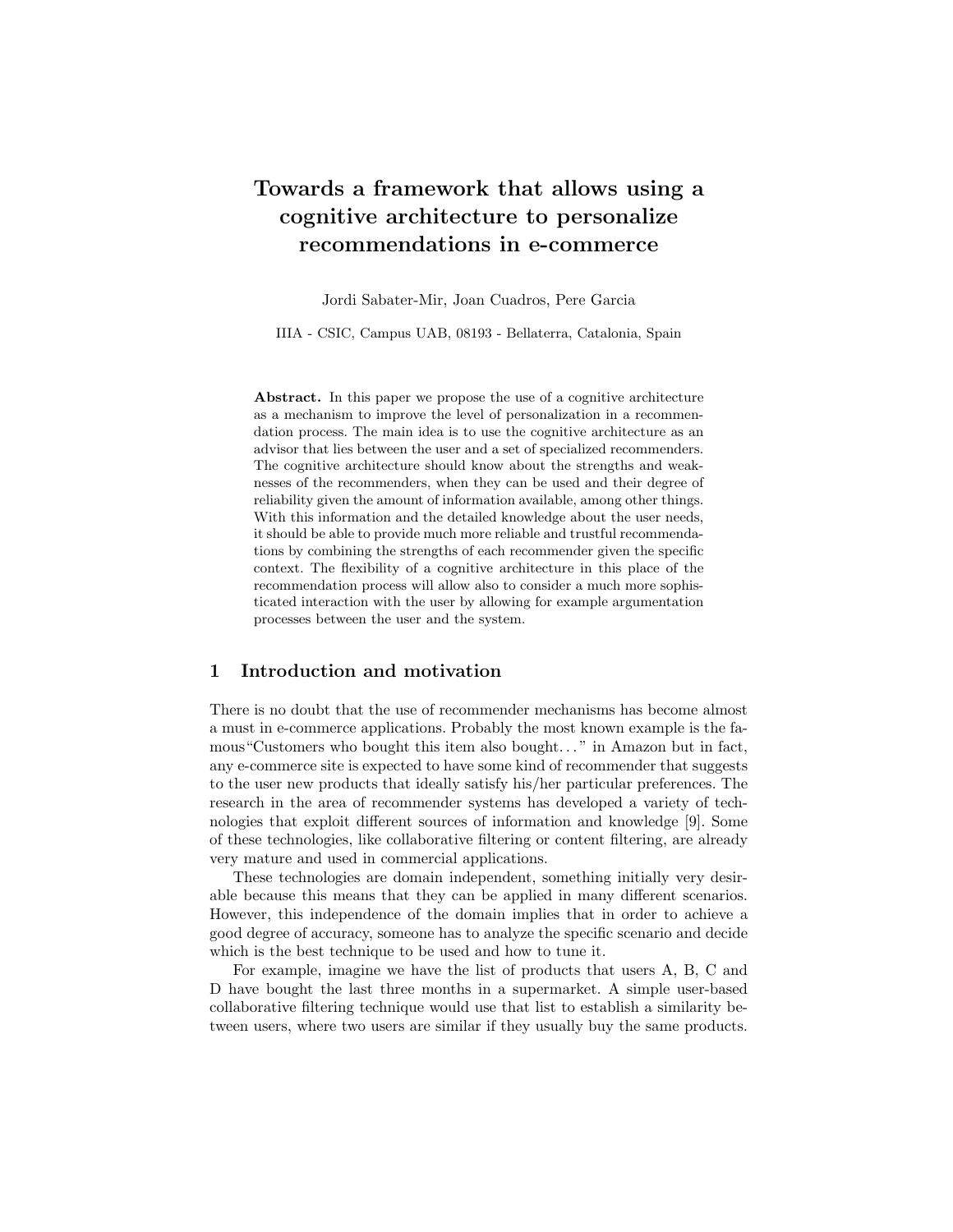Suppose that A buys almost the same things that B and D. However, B and D always buy whole milk and this product is one of the few products that does not appear in the list of things that user A usually buys. At this point the recommender infers that, because A, B and D are similar and that because B and D buy whole milk, whole milk should be of interest for user A. Unfortunately user A cannot tolerate milk.

Of course, a solution to this specific problem could be to consider families of products instead of all products to establish the similarity between users (for instance how similar are A, B, C and D regarding only the purchase of dairy products). Here for sure the purchase habits of A are completely different from the purchase habits of B and C and therefore the recommender never will suggest milk as a possible product for A. But what if A is looking for an alternative to a specific product (for example milk) that is similar from a nutritional point of view? In that case a collaborative filtering technique is probably not the best option and it would be better to use a content filtering technique that takes into account the nutritional properties of the products and that can suggest things like yogurts, soy milk, etc.

What we want to illustrate with this simple example is that, even in a very specific scenario (in this case buying in a supermarket), a single recommender technique cannot be enough to cover all the real necessities of the different users that are looking for a recommendation. When this fact is ignored, what we have is a recommender that gives reasonable recommendations but from time to time says stupid things. Even if only a few percentage of the recommendations are silly, it is enough to generate distrust on the recommender and, as a consequence, the user stops using it.

The solution to this problem seems obvious: let's take a full "palette" of recommender techniques and, like a painter, use at run time the right "color" for each situation (properly fine tuned to recapture the nuances of the context). Such an automatic decision maker could be designed and implemented ad hoc for the specific problem (you could even think on a simple if-then structure that considers all the possibilities). However, such a static decision maker is not reasonable/feasible for the great majority of applications.

What are we looking for is an automated decision maker that can decide: (i) which is the best recommendation technique (or techniques) to use, (ii) how to adapt the results to the specific needs of a given user and (iii) how to properly show the results to that user. Our proposal is to use a cognitive architecture as such a decision maker.

In this paper, we present a framework (still in a preliminary stage) that integrates a cognitive architecture into the workflow of a recommendation process. The purpose of the paper, apart from describing the framework itself from a technological perspective, is to show the potential we think can have the use of a cognitive architecture in the area of recommender systems.

After a related work section (section 2), in section 3 we describe the framework. We start presenting a general overview (section 3.1) and then we go through the different parts in detail: the data analysis block (section 3.2), the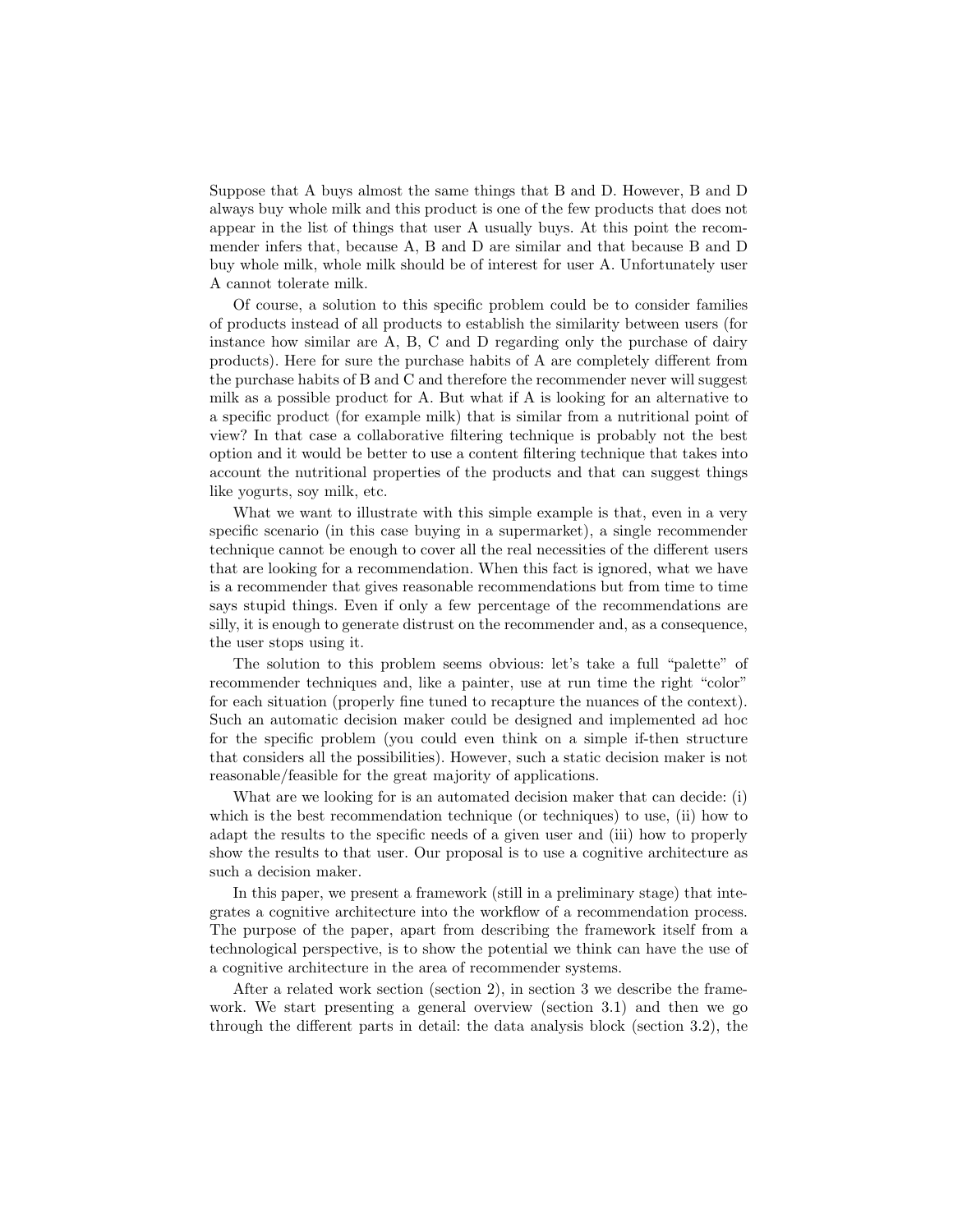user interface (section 3.3), the cognitive architecture (section 3.4) and the recommenders (section 3.5). In the second part of the paper (section 4) we present, with the help of a use case, a simple instantiation of the framework. Again we go through the different parts of the framework but this time presenting a specific implementation: Data analysis (section 4.1), user interface (section 4.2), cognitive architecture (section 4.3) and recommenders (section 4.4). We finish with the conclusions and the future work.

# 2 Related work

There are several studies where a cognitive architecture is used as a base for a recommender. In the case of the BDI architecture, a well known example is the work from Casali et al. [3]. They use a graded BDI agent model based on multicontext systems to specify an architecture for a Travel Assistant Agent that helps a tourist to choose holiday packages. This graded BDI agent is built using the graded BDI agent development framework introduced in [2]. This graded BDI agent, using a modal many-valued approach, allows to represent and reason about graded notions of beliefs, desires and intentions.

Another example of multi agent recommender system using a BDI architecture is presented in [1]. This system presents a multi-agent model that facilitates aspects of shopping mall management, as well as increasing the quality of leisure facilities and shopping on offer. The work focuses on the use of a multi-agent architecture with deliberative agents that incorporate case-based planning and BDI. The core of the multi-agent systems is a recommender agent in charge of the route generation in response to a clients request looking for the best shopping or leisure time alternatives, when he/she wants to spend his/her time in the mall. The recommender agent takes into account the client's profile, the maximum amount of money that the client wants to spend and the time available.

Regarding cognitive architectures different from BDI, in [6] the authors propose a new type of personalized recommendation agents called fuzzy cognitive agents. Fuzzy cognitive agents are designed to give personalized suggestions based on the users current personal preferences, other users common preferences, and experts domain knowledge. Fuzzy cognitive agents are able to represent knowledge via extended fuzzy cognitive maps, to learn users preferences from most recent cases and to help customers make inferences and decisions through numeric computation instead of symbolic and logic deduction.

In [5] it is presented a method for the personalization of information selection based on rational analysis and cognitive architectures. The authors developed an application called the Personal Publication Assistant. The user model underlying the Personal Publication Assistant is based on a rational analysis of memory, and takes the form of a model of declarative memory as developed for the cognitive architecture ACT-R, a theory for simulating and understanding human cognition.

Our approach deviates from all these attempts in that they use a cognitive architecture to create a recommender while in our proposal the cognitive ar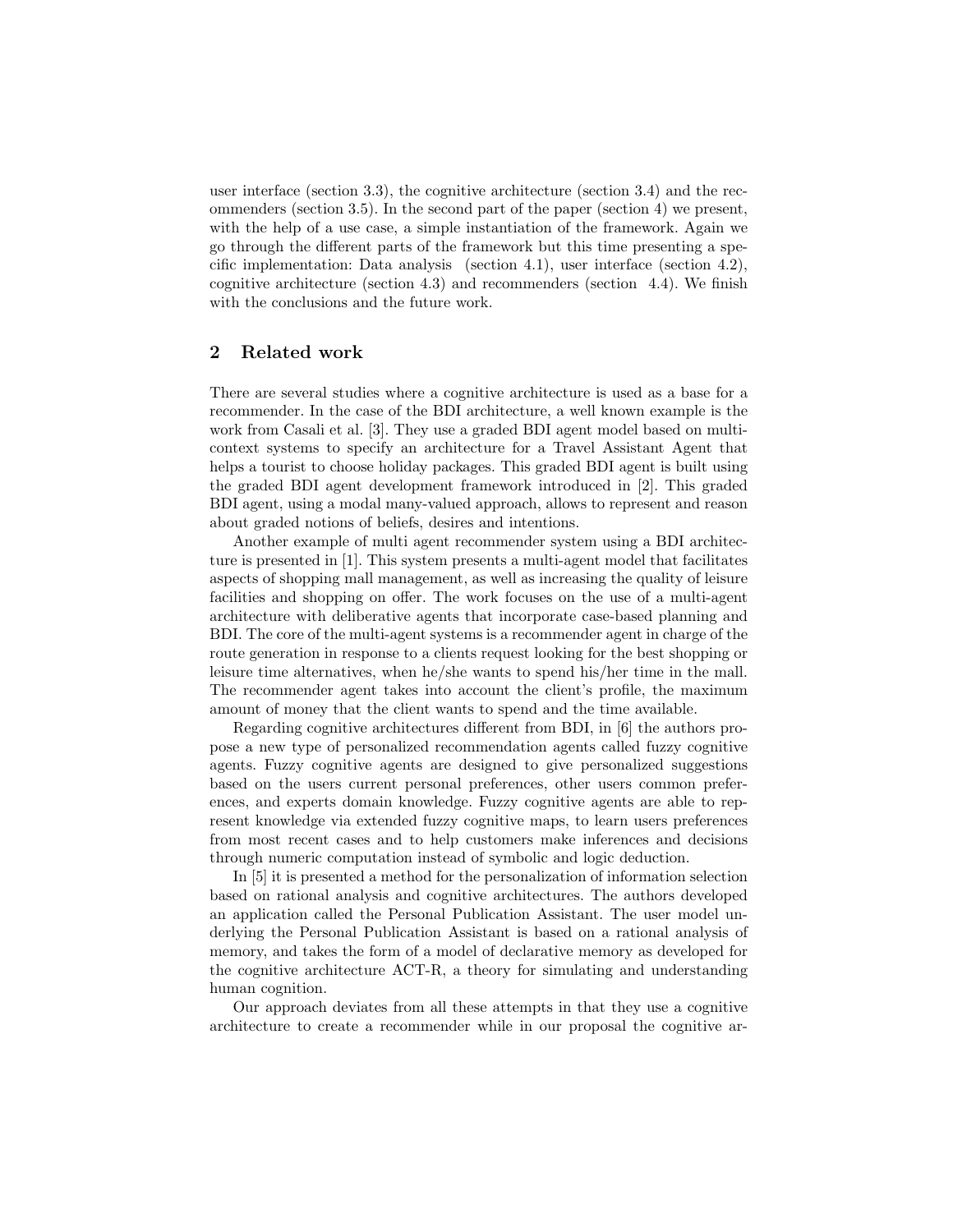chitecture is a middle layer between the users and different types of specialized recommenders.

# 3 The framework

## 3.1 A general overview

Figure 1 shows the different elements of the framework and the information workflow. There are four main blocks:

- The data analysis block, that deals with the processing of the information and prepares the data both for the cognitive architecture and for the recommenders (see section 3.2).
- An interface that allows the user to interact with the system (see section 3.3). It can be a web page, a mobile application, etc.
- The cognitive architecture, core of the system, that interacts with the user and the recommenders to satisfy the user needs (see section 3.4).
- A set of specialized recommenders, each one with its particularities (see section 3.5).

Finally there is a domain ontology and some general knowledge that are used in a transversal way by the other blocks.

A traditional recommendation flow connects directly the user with the recommender. As we commented in section 1, this does not allow to combine smartly several recommenders in order to exploit the strengths and avoid the weaknesses of each one. Ultimately, one could think that the user could do that final combination. The system can just provide the information coming from all the recommenders and is up to the user to use one source or another. This, however, is not realistic because a regular user does not know how the recommenders work internally and therefore ignores when you can trust a particular recommender and when you cannot in a specific situation. The role of the cognitive architecture therefore has several facets:

- It is the entity that knows about the user needs and his/her desires, goals, restrictions, beliefs, etc. This knowledge about the user comes on the one hand from the data analysis block and from the other from the interaction with the user itself through the interface.
- It knows about the recommenders that are available, their strengths and weaknesses, and how they can be used properly given a specific situation.
- Given the previous information, tries to satisfy the user needs in terms of recommendation.

One could argue that the role that in our framework plays the cognitive architecture could be played by a simpler decision maker like, for example, a finite state machine. That's true if we have well known and static scenarios where users have limited and specific needs. However, as we will explain in the following sections, we try to settle down the foundations for a much more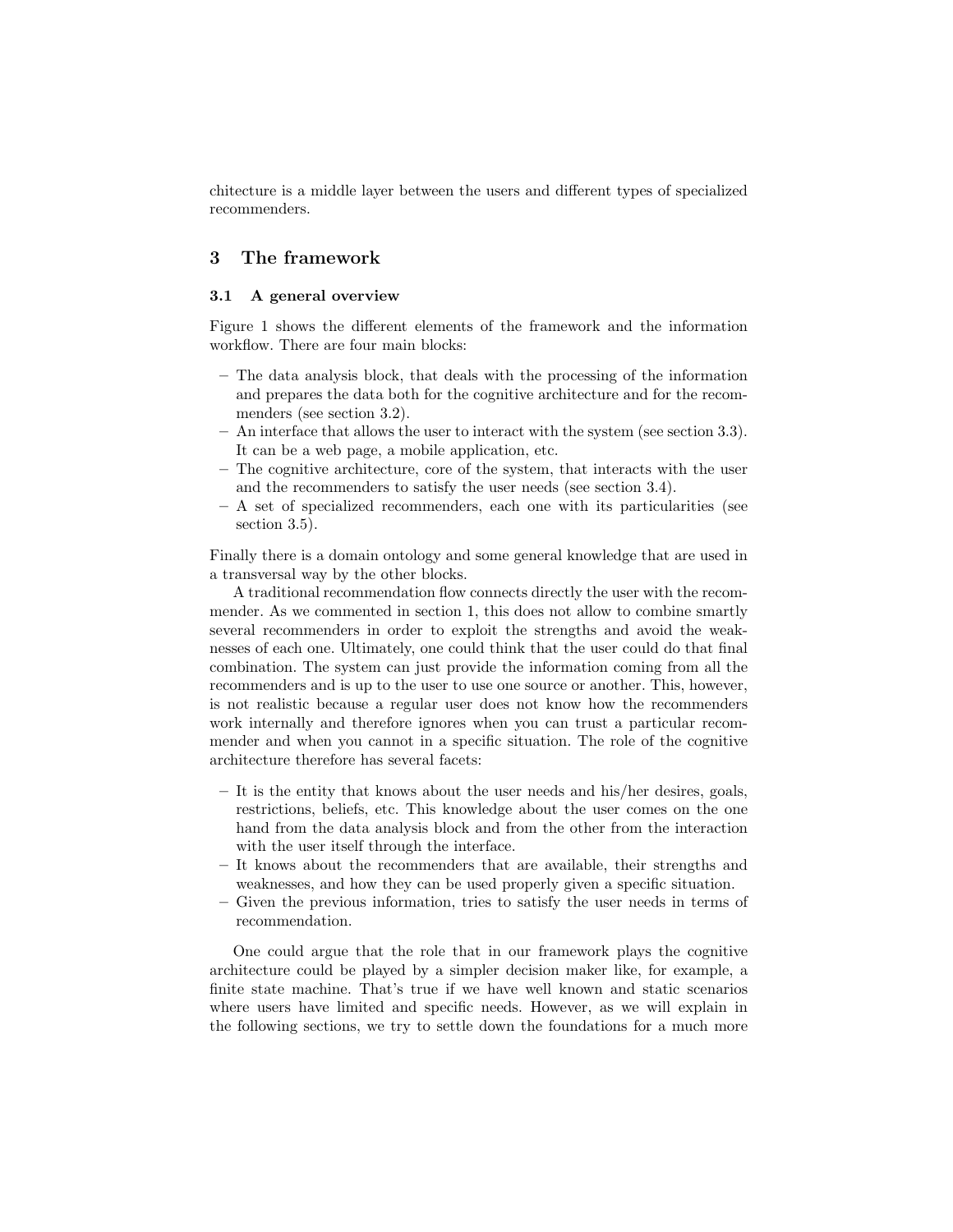ambitious system with advanced capabilities like the capacity to argue with the user after a given recommendation or the capacity to infer user motivations that are not explicit.

The second reason of using cognitive architectures in the context of recommendation processes is more philosophical. We strongly believe that for certain tasks (recommendation is one of them) it is crucial that the behavior of the machine be similar to that of a human. A user can have difficulties to trust a recommender that appears as a black box. Trust has to be built on top of the mutual understanding and this will be possible only if the user is able to understand the reasoning process of the machine and vice versa. To achieve that, we think that the most natural way is to use cognitive architectures based on human cognitive theories and allow them to build the bridge between the user and the (sometimes obscure) techniques for recommendation.

As we said in the related work section (2), we are not proposing to use the cognitive architecture as a new kind of recommender but as an advisor that can use current recommendation techniques and make them much more trustful and accessible to the user.

In the following sections we will go through the different parts of the framework in more detail.



Fig. 1. The Cognitive Recommendation Framework.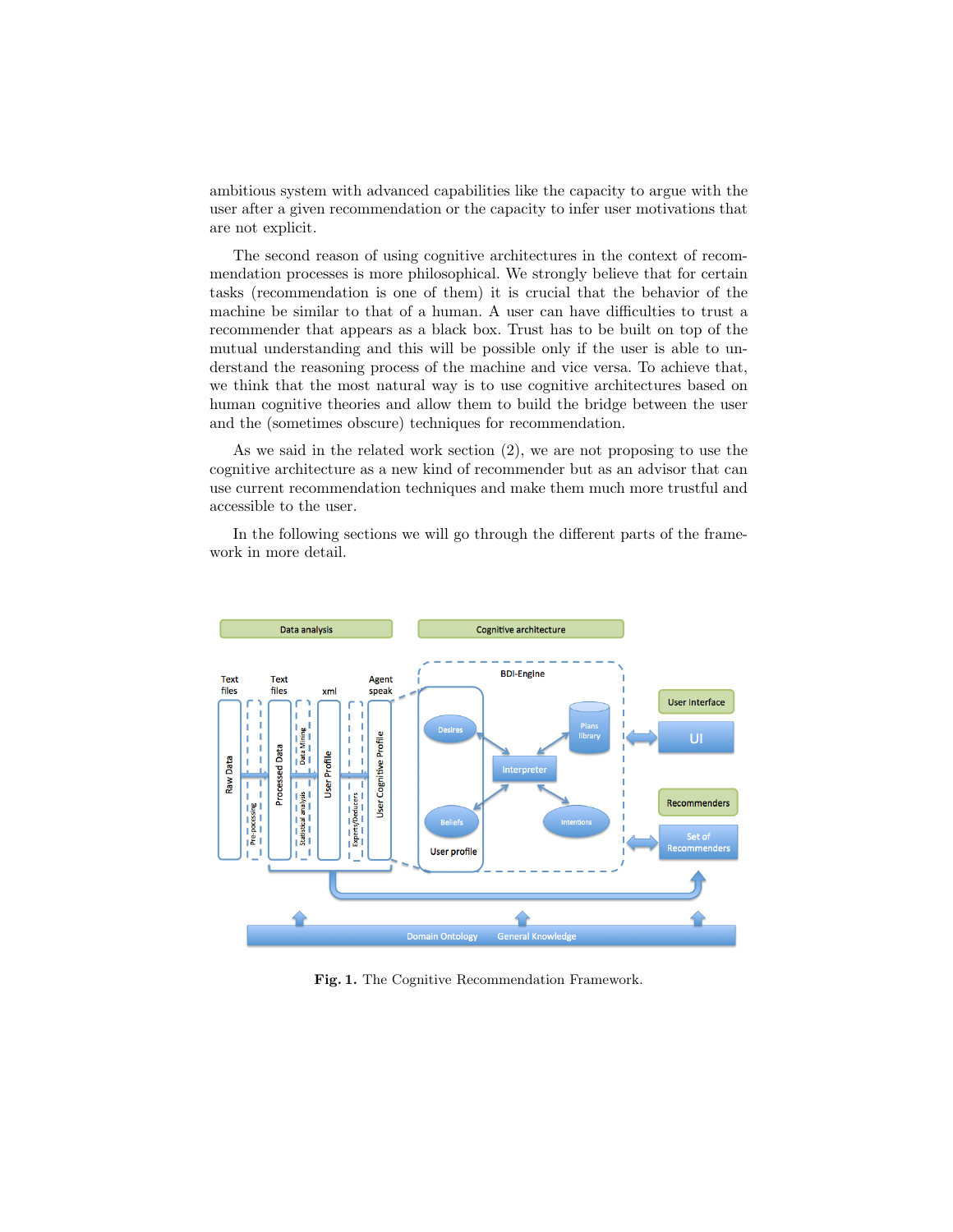### 3.2 Data analysis

This part of the framework is responsible for processing raw data so it can be used both by the cognitive engine and the recommenders. We distinguish different levels of processing, each one providing a greater level of abstraction.

Pre-processing: Initially we usually will start with data that, even in the case it is structured, probably will not be ready to be analyzed using automatic techniques. First, this raw data has to be cleaned, parsed, normalized, etc. before it can be used. At this level we are not extracting new information from that data, we are just preparing it to be analyzed using different techniques in the following steps.

Data processing: From simple statistical measures to advanced data mining algorithms, there is a plethora of techniques that allow to extract information from structured data. Of course, it is not the purpose of this paper to go through them. For example, in the context of supermarket purchases, we can try to discover shopping habits like frequency, shopping volume, or identify clusters of users that prefer some kind of products. In our framework, the result of applying these kind of techniques allows us to build the User profile that is the base for what we call the User Cognitive profile. In this step it is also performed the preparation of the data to be used by the recommenders.

Experts/Deducers: In this step we create a knowledge base from the User profile to be used by the cognitive engine (User cognitive profile). This implies to represent the information in terms of the cognitive architecture (for example in the case of a BDI architecture, in terms of beliefs and desires). Some of the information coming from the User profile will just go straight to the cognitive architecture without further processing. However, because we want the cognitive architecture to deal as much as possible with qualitative high level concepts, more than often it will be necessary further processing and this is the task of what we call the "experts/deducers".

For example, if the User profile has the number and volume of purchases performed by a client during the last month, after comparing those numbers with the ones coming from other users and after noticing that the shopping volume is one of the highest, one of the "experts/deducers" could transform that information into something like "this user is a very good client". This allows the reasoning in the cognitive architecture to be done in terms of qualitative and abstract concepts. It is important to notice that the system maintains the link between the data in the User profile and the information in the User cognitive profile so it can be updated if it changes and at the same time can be traced back to the origins if it is required for example during an argumentation process. This step has also to act as a filter, moving to the User cognitive profile only the data that is really relevant as decided by the "experts/deducers" modules.

## 3.3 User Interface

The user interface section allows the user to interact with the system. Although you can think about any kind of user interface, most of the time it will be either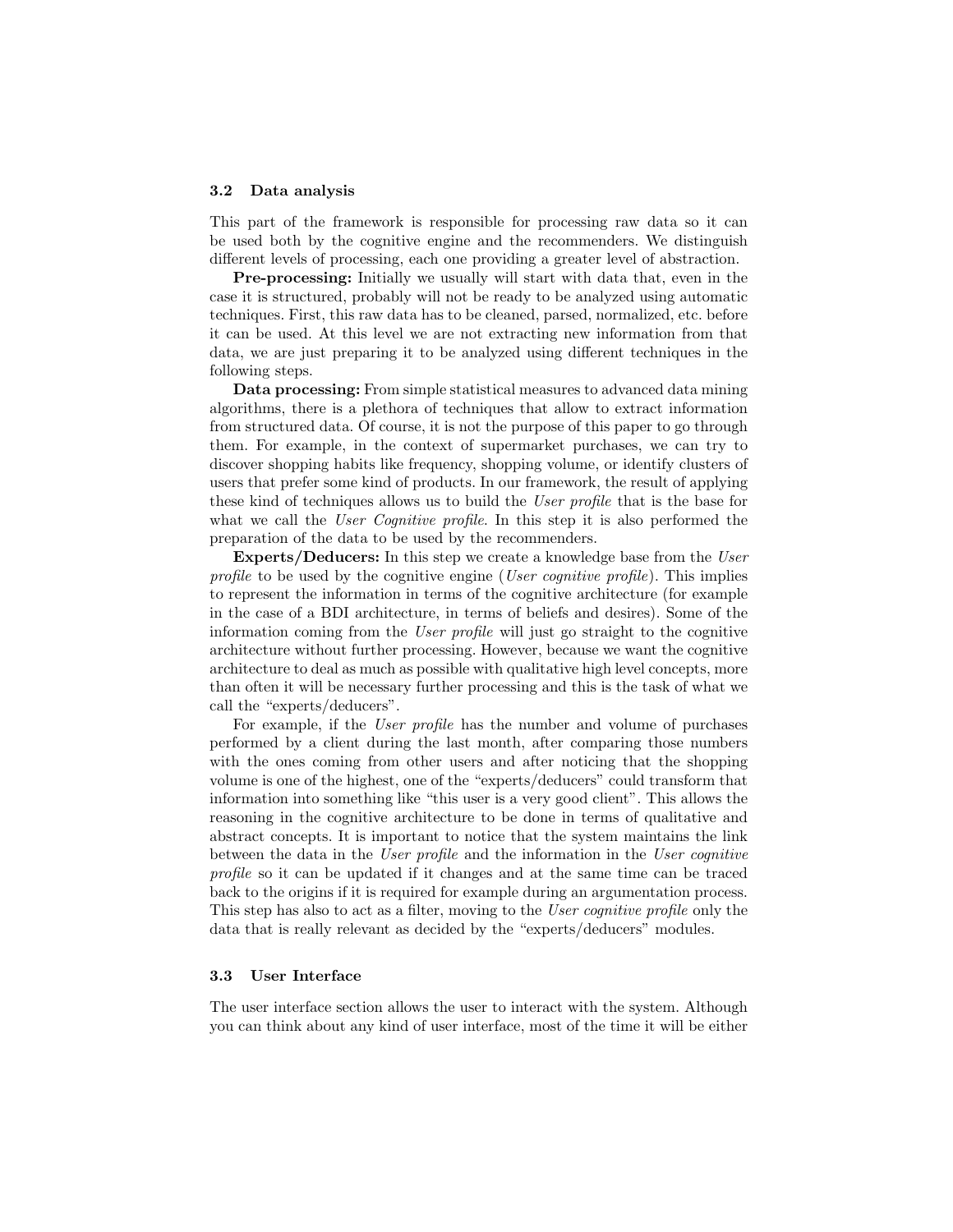a web interface or, as it happens in our proof of concept, a mobile application. What is important is that the user interface gives enough flexibility to establish a dialog with the user. As we have commented, one of the advantages of adding a cognitive architecture in the flow of a recommendation process is the possibility of having argumentation processes between the user and the system. For this, it is necessary to have a user interface that facilitates this kind of dialog.

### 3.4 Cognitive architecture

This is the core of the framework. As we already said, our proposal is not to use the cognitive architecture as a recommender but as an advisor that lies between a set of recommenders and the user. In our first approach, and as it is illustrated in section 4, we use a BDI architecture. The idea, however, is to explore in the future other cognitive architectures like SOAR [4], Clarion [10] or ACT-R [7] among others.

The cognitive architecture is fed by information coming from three sources:

- $-$  The data analysis block. As commented before, it is the result of using statistical and data mining techniques in the analysis of historical data associated to the user plus the inference/filtering process performed by what we call the "experts/deducers". For instance, following our supermarket example, the kind of knowledge that could come from the data analysis block toward the cognitive architecture could be things like: "The user goes to the supermarket the first week of each month", "The user buys cheap products", "The user is loyal to brands", etc. Of course, all of this has to be codified in a form that can be understood by the specific cognitive engine.
- The interaction with the user. Using the user interface, the user can explicitly state information about him/herself like for example: "I like soy milk", "I want to lose weight", "I prefer high quality products", "I don't care about price", etc. Also the analysis of this interaction can give information to the cognitive architecture to understand how the user wants to receive the recommendations.
- The recommenders. The information coming from the recommenders usually will be a list of recommendations as a result of a previous query coming from the cognitive architecture. Some more advanced recommenders can attach a justification to the recommendation (that the cognitive architecture has to be able to understand), a degree of certainty for the recommendation or they can even start an argumentation process with the cognitive architecture.

All this information has to be introduced in the cognitive architecture in a form that can be understood by its reasoning mechanism. This, of course, is architecture dependent and it will vary a lot from one architecture to another. In section 4 we will show an example using a BDI architecture.

Loaded with this information, the cognitive architecture has to be able to:

– Receive a notification from the user expressing the willingness to obtain a recommendation of a certain kind.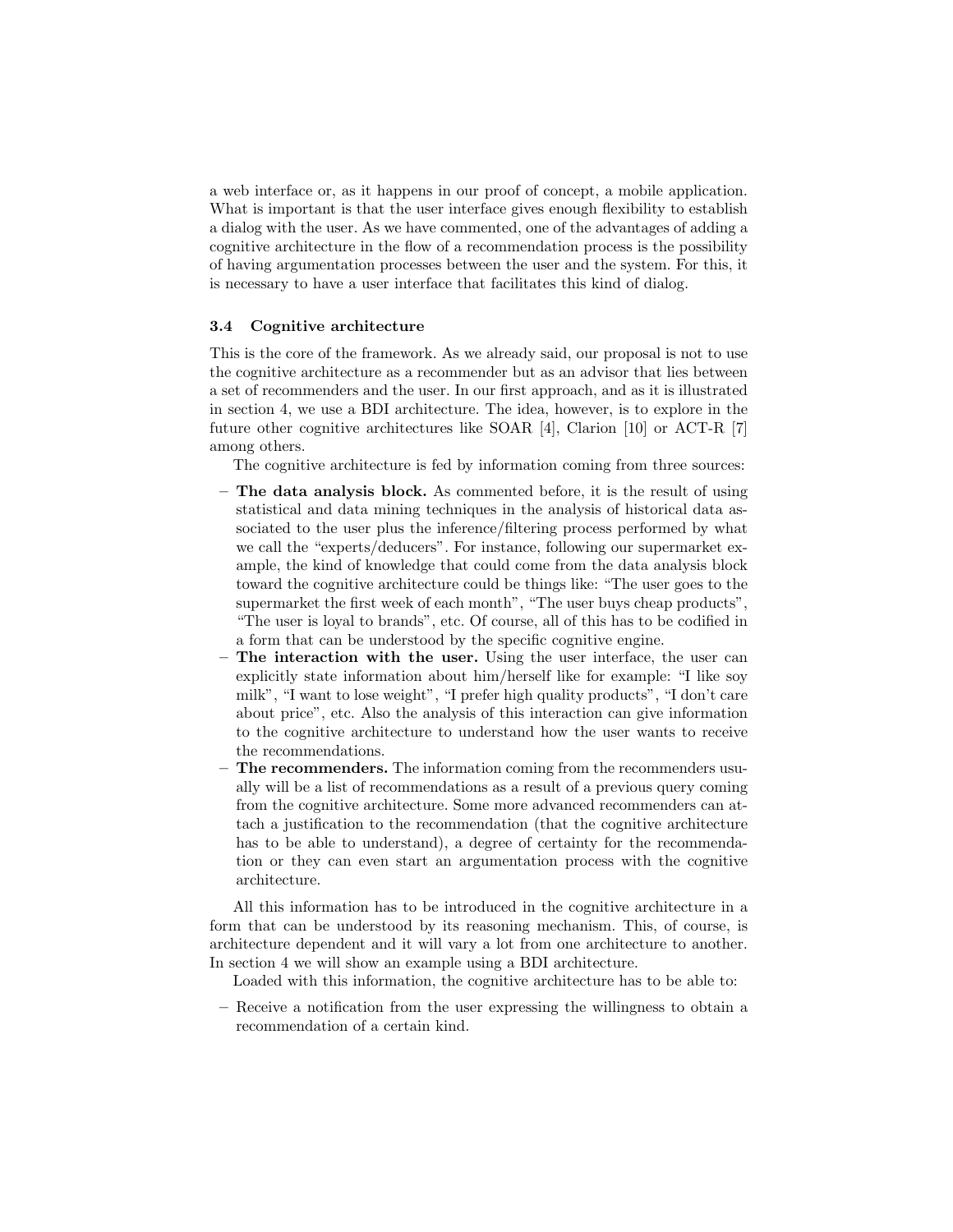- Analyze if that request is coherent with what it knows about the user and decide what is the best action to perform.
- Query one or several recommenders that, given the knowledge the cognitive architecture has about them, can provide an answer that will satisfy the user's request.
- Adapt, combine, modify the recommendations received from the recommenders to personalize the final answer to the user.
- Show the processed answer to the user in a personalized way.

This is the basic behavior that we will illustrate (in its simplest form) in section 4. However, as we already said, the motivation to use a cognitive architecture goes far beyond this initial capabilities. We expect in the future that the cognitive architecture be able to:

- Establish a dialog with the user. For example, if the request from the user is not coherent with what the cognitive architecture knows about him/her, establish a dialog with the user to express the problem and be able to adapt the internal knowledge based on what the user explicitly states during that dialog.
- Justify the recommendations. The justification has to be adapted to each kind of user. Some users prefer simple and short justifications while others want all the details.
- Participate in an argumentation process with the user where both, the user and the cognitive architecture can express arguments and counterarguments to achieve a consensus about a recommendation.
- Incorporate automatically new recommenders to the palette of recommenders and be able to use them without external intervention. This ambitious capability requires the description of each recommender in terms of its strengths and weaknesses.

# 3.5 Recommenders

This part of the framework is a repository of recommenders connected to the cognitive architecture through a web service. There exist a big amount of recommendation techniques, but as we already said, it does not exist the recommender that can be used in any situation. Therefore the idea is to offer to the cognitive architecture a broad spectrum of recommenders to chose from, so it can select which is the best (or how to combine several of them) given a certain context. The simplest way to approach that problem is to have an expert that codifies that knowledge at design time into the cognitive architecture (for example codifying specific plans that encapsulate that knowledge, as it is the case in our proof of concept). This, although a good solution for a first approach, limits the number of recommenders that can be used to those already present at design time.

A much better (although much more complex) approach that we plan to explore in the future is the development of a description language that allows to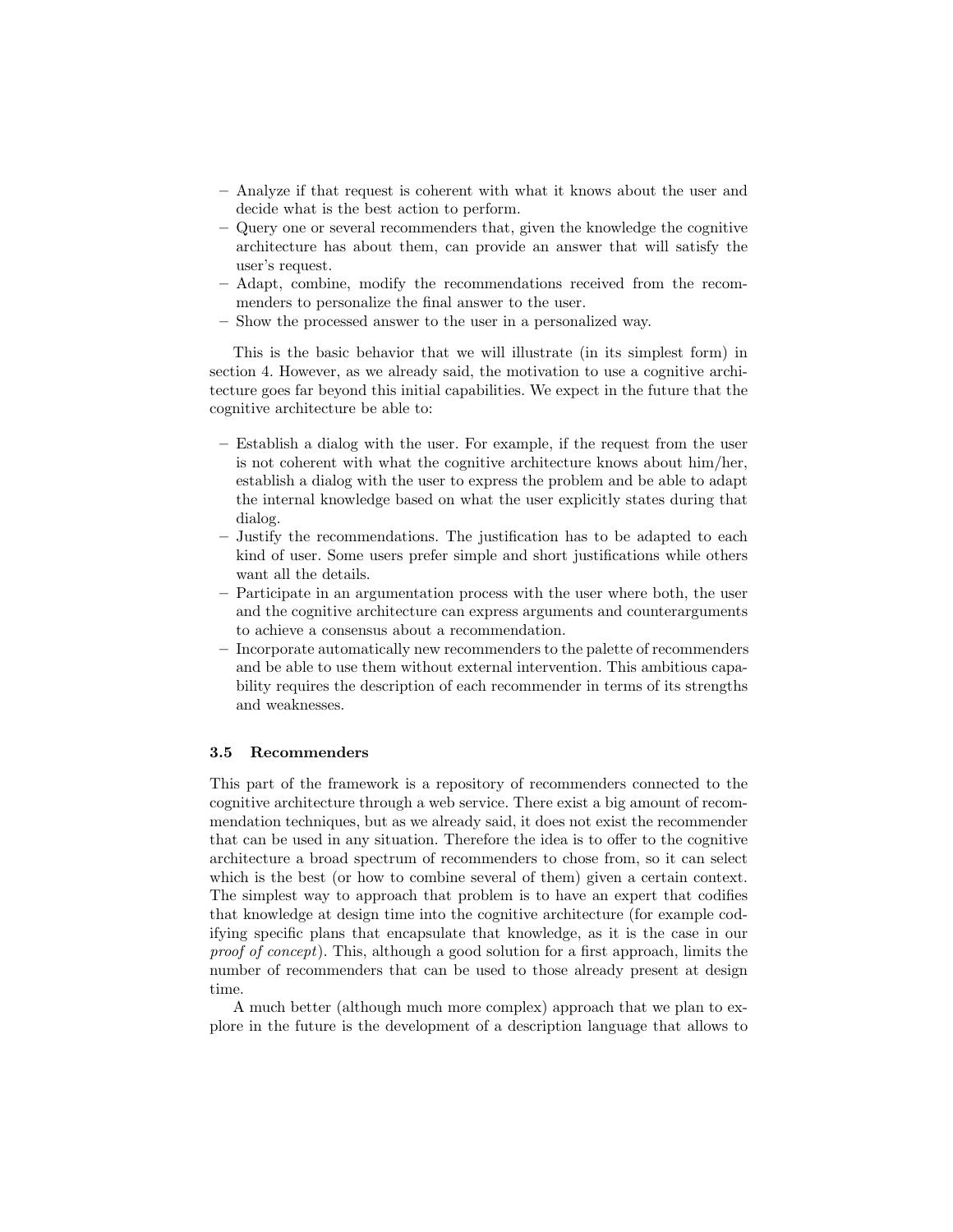describe recommenders in terms of strengths and weaknesses and that can provide clues about when and how those recommenders can be used. The cognitive architecture should be able to understand this language and therefore be able to reason about these strengths and weaknesses. This "understanding" of the recommenders should give to the cognitive architecture the capacity to decide, given a certain context, which recommender or recommenders is better to use. Ideally, adding a new kind of recommender to the system would imply only to describe the new recommender using the description language. Automatically the cognitive architecture would be able to incorporate the new recommender in the reasoning process with no further intervention. A positive side effect of this advanced reasoning process is that the cognitive architecture should be able also to justify why it is using a specific recommender or combination of them.

# 4 Proof of concept

In this section we present a use-case to illustrate the basic functionality of an instantiation of the Cognitive Recommendation Framework. At this point, the goal is not to show the full potential of the framework (something that goes far beyond the scope of this article), but only to present a set of possible technologies, put them in place, and illustrate the basic data flow in a running example. Consider this proof of concept a first instantiation of the ideas presented in the previous sections. In spite of being a preliminary work, hopefully the potential of the framework should become apparent.

The domain selected for our proof of concept is that of supermarket shopping. Let's start describing the scenario of our use-case:

Mary always buys the same yogurts. She is a little bit tired of eating the same yogurt one day after another and today she wants to try something new. She goes to the supermarket and once in the dairy products aisle, takes the smartphone and scans the barcode of her favorite yogurt. She asks to the system for an alternative. The system processes her request and suggests an alternative that could satisfy her requirements.

In the following subsections we will present an instantiation of the general elements of the framework described in section 3 that is able to provide the functionality described in the use-case. We will start describing the data analysis block, then we will describe the user interface, the cognitive architecture and finally the recommenders block.

## 4.1 Data analysis

Pre-processing: The raw data used in our use-case is composed by a set of text files coming directly from points of sale terminals (POS) from the Alimerka supermarket chain<sup>1</sup>. Specifically we have more than 900000 files coming from 176

<sup>&</sup>lt;sup>1</sup> Alimerka S. A. (http://www.alimerka.es) is a supermarket chain located in the north of Spain with supermarkets in the regions of Asturias, Galicia and Castilla y Leon.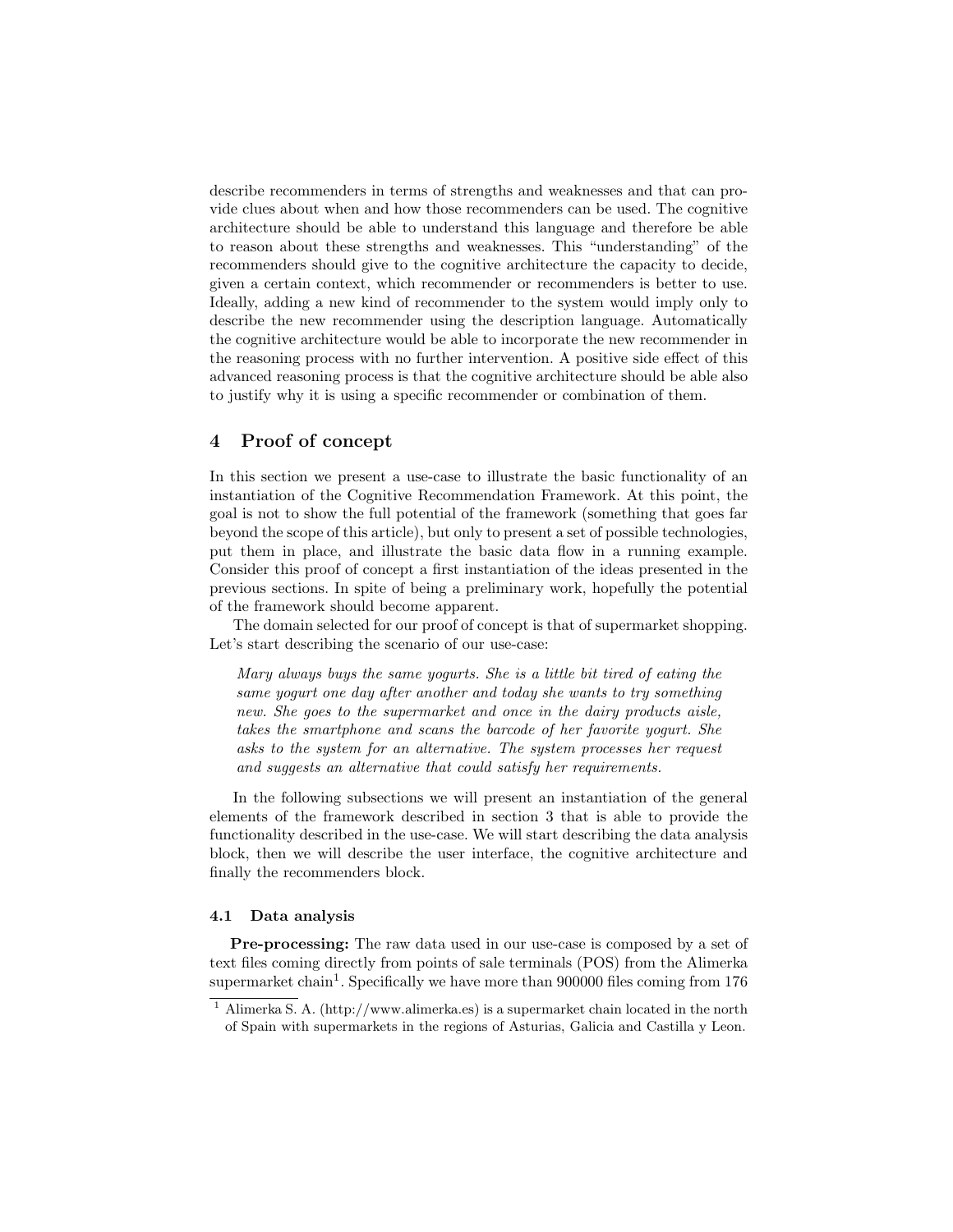supermarkets covering a period of 18 months. The files are grouped by supermarket (one file per supermarket per day) and contain purchases, promotions, coupons, loyalty points, etc. Given the big amount of data, the first action is to clean all the non relevant information. For us, only the purchases are relevant so we have removed the rest of information, like for example the promotions or coupons, from each file. Then, each line is parsed and we maintain only those fields that are really relevant (product, client id, price, hour/date of purchase, supermarket). The resulting files contain the purchases of different clients during the day in a given supermarket. However we need the purchases organized by client instead of by supermarket so it is necessary to reorganize the lines and group them by client. At the end of the process what we have is a set of structured files, one per client, with all the purchases of that client in the last 18 months. In our use-case we have restricted to 500 the number of clients and the time period to 12 months.

Data processing: In this step we prepare the user files created previously so they can be used by a recommender based on collaborative filtering (the kind of recommender used in our proof of concept). Specifically, because Mary is looking for an alternative to a product, we have to perform a collaborative filtering limited to the products that belong to the same family. Our recommender compares Mary with the other 499 users, establishes a similarity among them and uses what the most similar clients have bought that Mary has not as a recommendation (see section 4.4 for a more detailed description of how the recommender works). Given that, in order to prepare the data for the recommender we have to use only those lines that refer to products that are in the same subtree that the reference product. Because we don't know the product that Mary will chose as a reference product, the process of filtering the client files has to be done at run time although our tests demonstrate that this is not a problem in terms of performance.

Experts/Deducers: Our simple use-case does not incorporate yet the use of experts/deducers.

The elements in the data analysis block have been programmed in *Python*.

## 4.2 User Interface

For the user interface we have developed a smartphone app (see figure 2). The app has been implemented using the *phonegap*<sup>2</sup> framework and *jquery mobile*<sup>3</sup>. Phonegap and jquery mobile are open source solutions for building cross-platform mobile apps with standards-based web technologies like HTML5, JavaScript and CSS3. We have chosen these technologies because they are device independent (the same code can be executed in iOS and Android) and are ideal to build prototypes quickly. We also have used the Barcode Scanner plugin for phonegap that allows to scan bar codes using the camera device. We developed this app using the Xcode environment and then it has been tested in an iPod Touch. The

<sup>2</sup> http://phonegap.com

<sup>3</sup> http://jquerymobile.com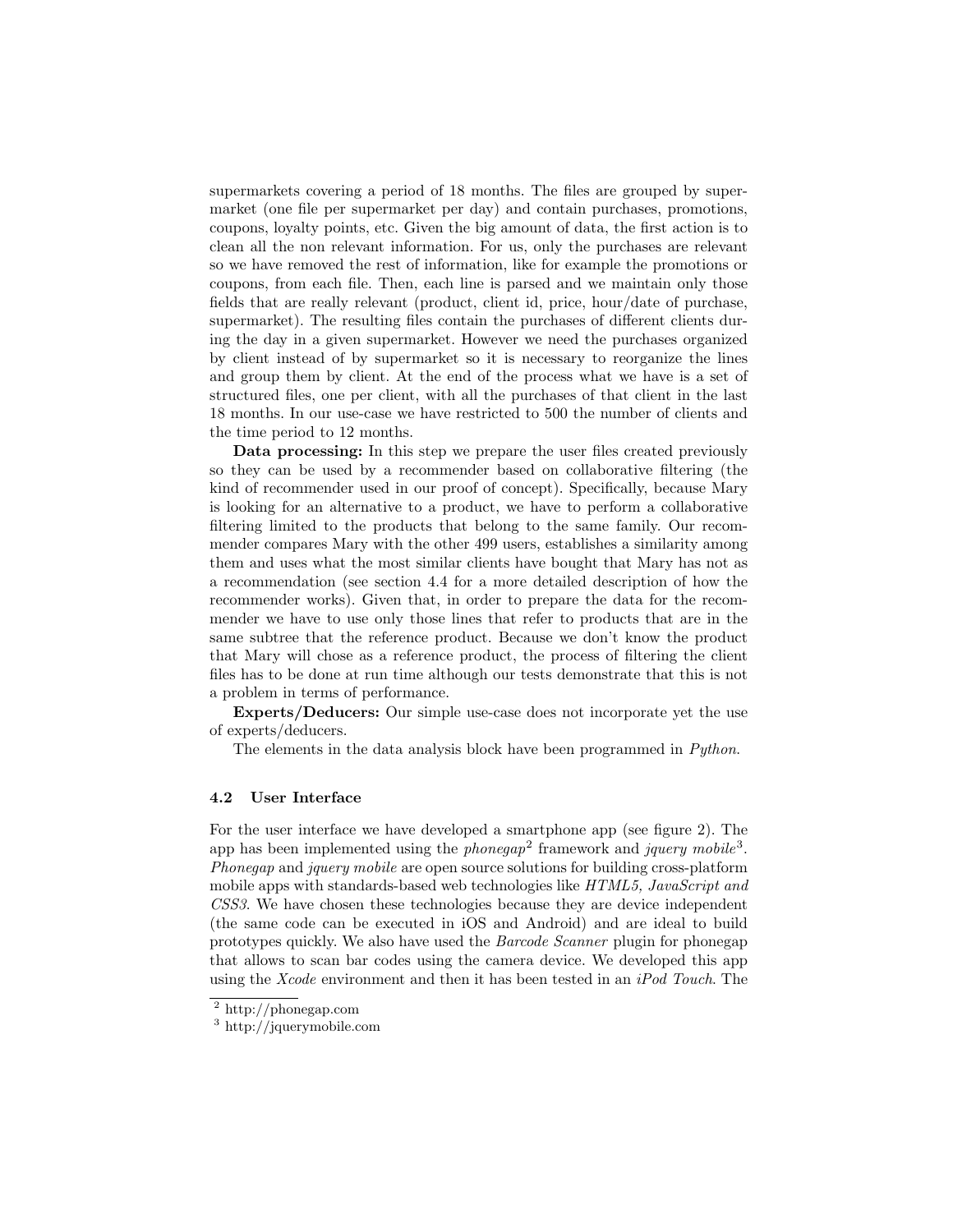connection between the app and the cognitive architecture is implemented using a RESTful web service.

The sequence of screenshots that are presented to Mary in the use-case is illustrated in figure 2. First Mary has to log into the system (Fig 2 (a)). This identifies Mary and will allow the system to instantiate a cognitive engine loaded with her profile and that will be in charge of her request. After that, Mary can select the kind of recommendation that she wants (Fig 2 (b)). In our example there is only one possibility: get an alternative product. The product of reference is scanned in the next screenshot (Fig 2  $(c)$ ) and all this information is sent to the cognitive architecture. Finally, once finished the internal process described in the following sections, Mary receives the recommendation. In the case illustrated in this sequence, she was asking for an alternative to "YOGUR DANONE<sup>4</sup> NATURAL C/AZUCAR 125P4" (plain yogurt) and the system recommends "YOGUR DANONE LIQ.DAN UP FRESA 600ML" (strawberry liquid yogurt).



Fig. 2. Smartphone app

#### 4.3 Cognitive architecture

The cognitive architecture selected for our proof of concept is a BDI architecture. Specifically we use *Jason* [8], an interpreter for an extended version of *AgentSpeak* and a platform for the development of multiagent systems. AgentSpeak is an agent-oriented programming language that is based on logic programming and the BDI architecture for (cognitive) autonomous agents. In our case we are using only the *AgentSpeak* interpreter, that is, the BDI engine, because we are not considering yet a multiagent environment. However, in the future we plan to work on cooperative recommendation and the inter agent communication

<sup>4</sup> DANONE is a registered trade mark of group Danone S.A.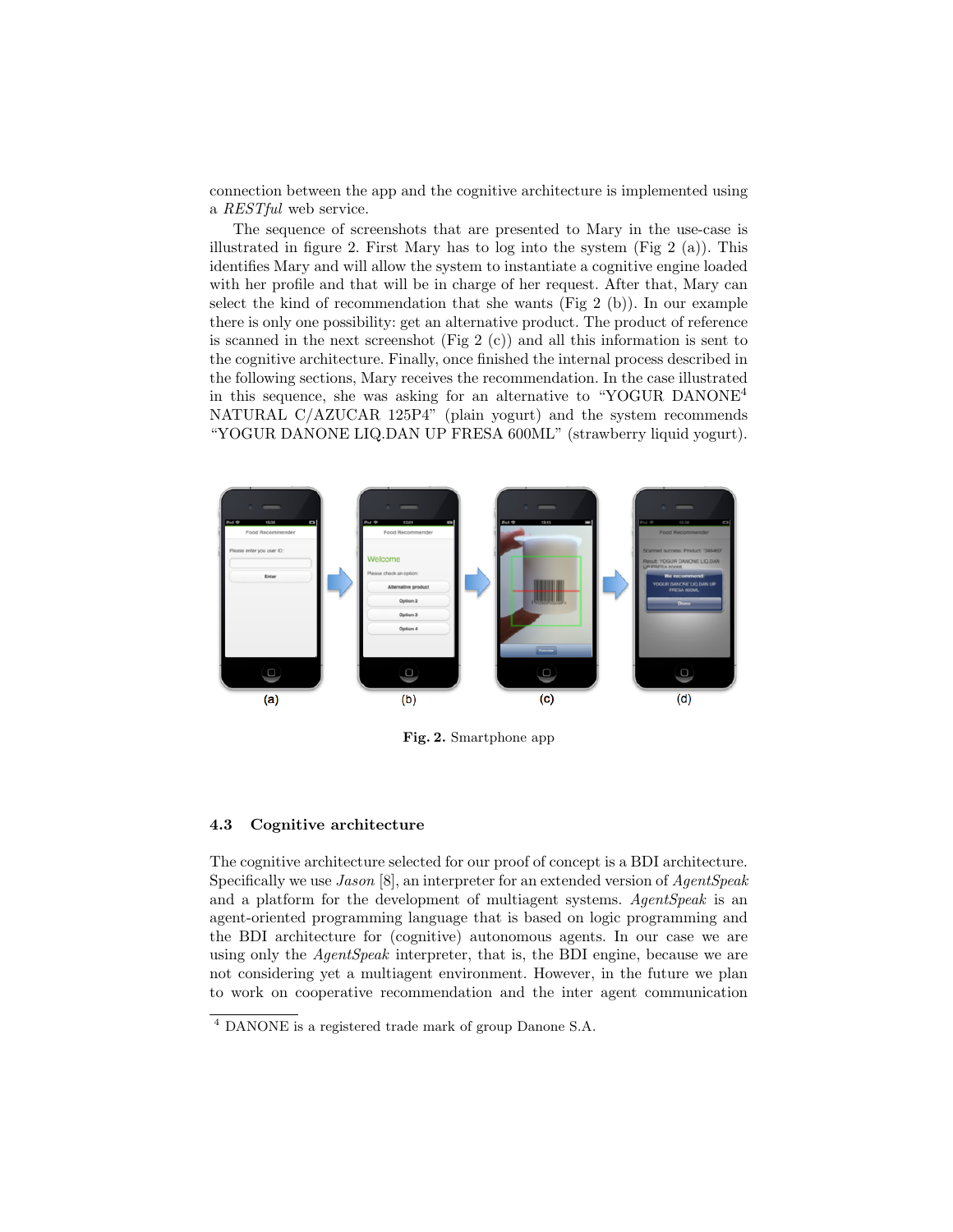facilities that provides Jason can be very helpful. Jason is developed in Java and is distributed under GNU LGPL.

Coming back to our use-case, when Mary uses the user interface to ask for an alternative product, the smartphone app sends the request to the server. A web-service that is waiting for the request, collects it and creates an instance of a Jason BDI engine that is loaded with Mary's cognitive profile. In our simple example, the cognitive profile is almost empty (it only contains a few simple plans that we will detail later) but in a real situation it would contain all sort of information about Mary expressed in AgentSpeak.

Also as a consequence of the request performed by the smartphone app, a new belief is introduced into the Jason BDI engine indicating that there is need for a recommendation. Specifically that Mary is looking for an alternative to the product productSel. The belief has the form:

### get\_alternative(id, productSel).

where id is a unique identifier for the request. As a consequence of the addition of a new belief, the Procedural Reasoning System (PRS) of the Jason BDI engine looks for a plan in the plan library that can be fired. In our example, Mary's plan library contains the following plan:

#### +get\_alternative(ID, X) : true <- ask\_collaborative\_filtering(ID, X).

A plan in Jason has the form:

#### triggering\_event : context <- body.

where the triggering event, as the name indicates, is the event that triggers the plan (in our example the addition  $(+)$  of the belief get alternative(ID,X)); the context is the set of preconditions of the plan (true meaning there are no pre conditions) and the body is a sequence of actions (among other elements) that conform the plan itself. The term ask collaborative filtering(ID, X) is what in Jason is called an action and basically it is the call to a java method. This particular method generates a web service request asking for a recommendation that is based on collaborative filtering.

After the interaction with the recommenders' web service, the Jason's web service receives the recommendation in XML format. The XML recommendation is translated to an AgentSpeak belief that is introduced in the Jason's belief data base with the form:

#### possible\_rec(id, list\_of\_products).

This belief expresses that there is a possible recommendation for the request id. This step is important because we don't want the recommender to send the result directly to the user, we want the cognitive architecture to refine the recommendation taking into account all the information that it has about the user and the context. For example, if in the list of recommendations we have a banana yogurt and a strawberry yougurt in this order but we know the user likes a lot strawberries, it is better to recommend the strawberry yogurt even if it is not the first recommendation given by the recommender. Although this is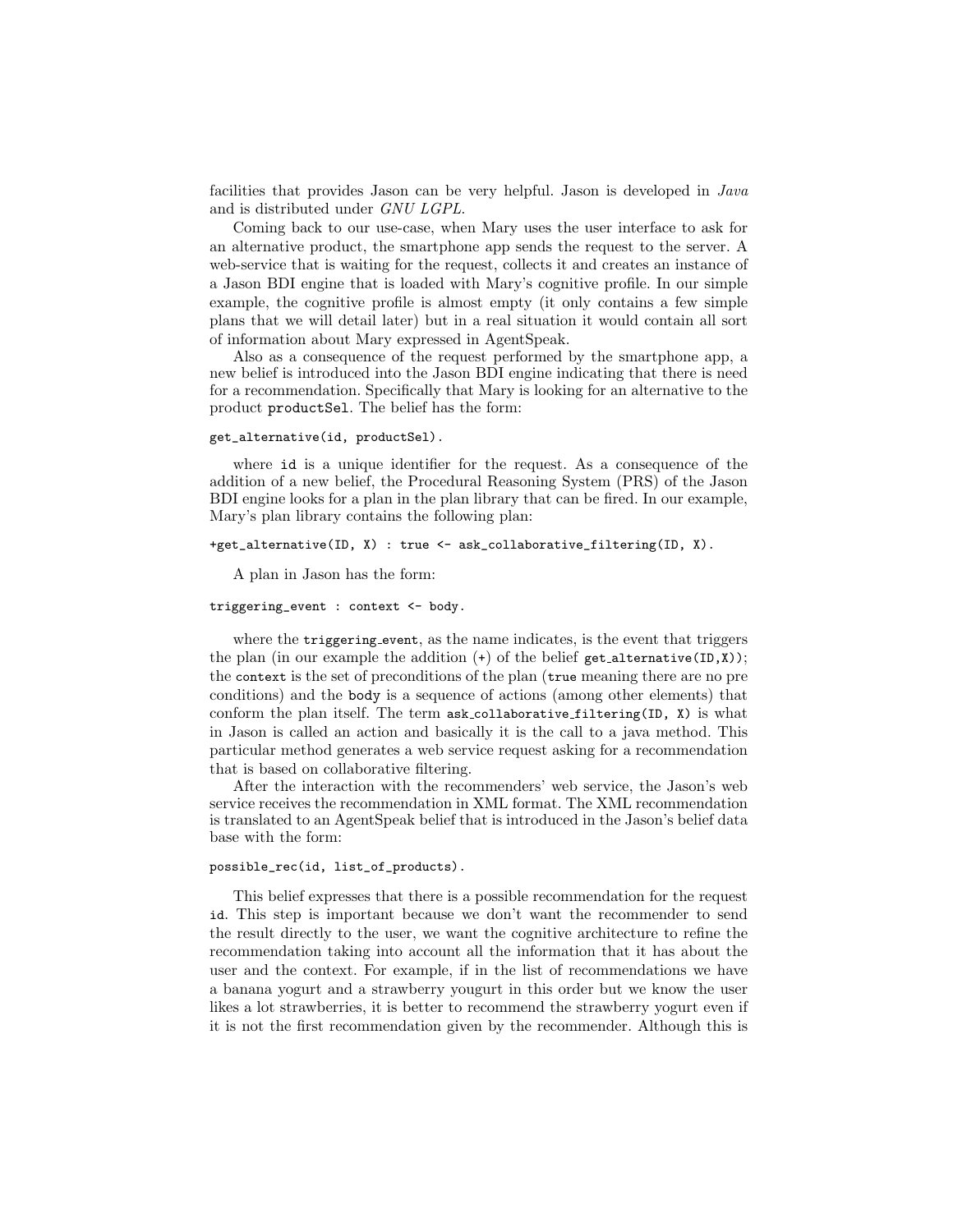a simple example (we foresee a much more complex reasoning at this level), we think it illustrates how this fine degree personalization of the result can make a difference.

In our proof of concept, the plans that react to the addition of a "possible recommendation" are very simple and limited to take as a result the first product in the list returned by the recommender:

```
+possible_rec(ID, Y) : get_alternative(ID, X)
                         <- -possible_rec(ID, Y); +rec(ID, Y).
+rec(ID, [Head|Tail]) <- send_rec(Head).
```
Here -possible\_rec(ID, Y) removes the "possible recommendation" and is substituted by a final recommendation  $(+rec(ID, Y))$ . When this new belief is added, the plan that reacts to the addition of a belief of type rec(ID,[A|B]) is fired and, following a Prolog like approach, selects the first element in the list of answers and sends it to the user.

## 4.4 Recommenders

The request performed by the cognitive architecture asking for an alternative to a product arrives to the recommenders' web service. In our proof of concept there is only one single recommender available. Specifically the recommender we use in our use-case is a user-based collaborative filtering recommender from the machine learning library Mahout<sup>5</sup>.

The functioning of these kind of recommenders is based on the idea that what is interesting for a user that is similar to me, probably will be interesting also for me. Following this idea the specific recommender we use works like this:

First the recommender prepares a matrix where the rows are the users (in our case 500 selected clients of the supermarket chain) and the columns the products. A '1' in a cell stands for that the user has bought that product while a '0' stands for the contrary. In our use-case we are interested in looking for alternatives to a certain reference product, therefore we have to limit the products to be considered by the recommender to those that belong to the same family that the reference product. This avoids that the recommender can propose a product that is too far from a semantic perspective. To do that we use the ontology that the supermarket chain is using at this moment to classify their products. As explained in section 4.1, the filtering of products for the recommender has to be done at runtime. For the specific use-case where Mary is asking for an alternative to a yogurt, the number of products considered by the recommender is 68 belonging to the sub family of 'normal yogurts'.

Using the user that has made the request as a target (Mary in our use-case), the recommender calculates the degree of similarity of that user with the rest. To calculate the similarity it uses the following formula (what is called the Tanimoto coefficient):

$$
S = \frac{N_{a,b}}{N_a + N_b - N_{a,b}}
$$

<sup>5</sup> http://mahout.apache.org/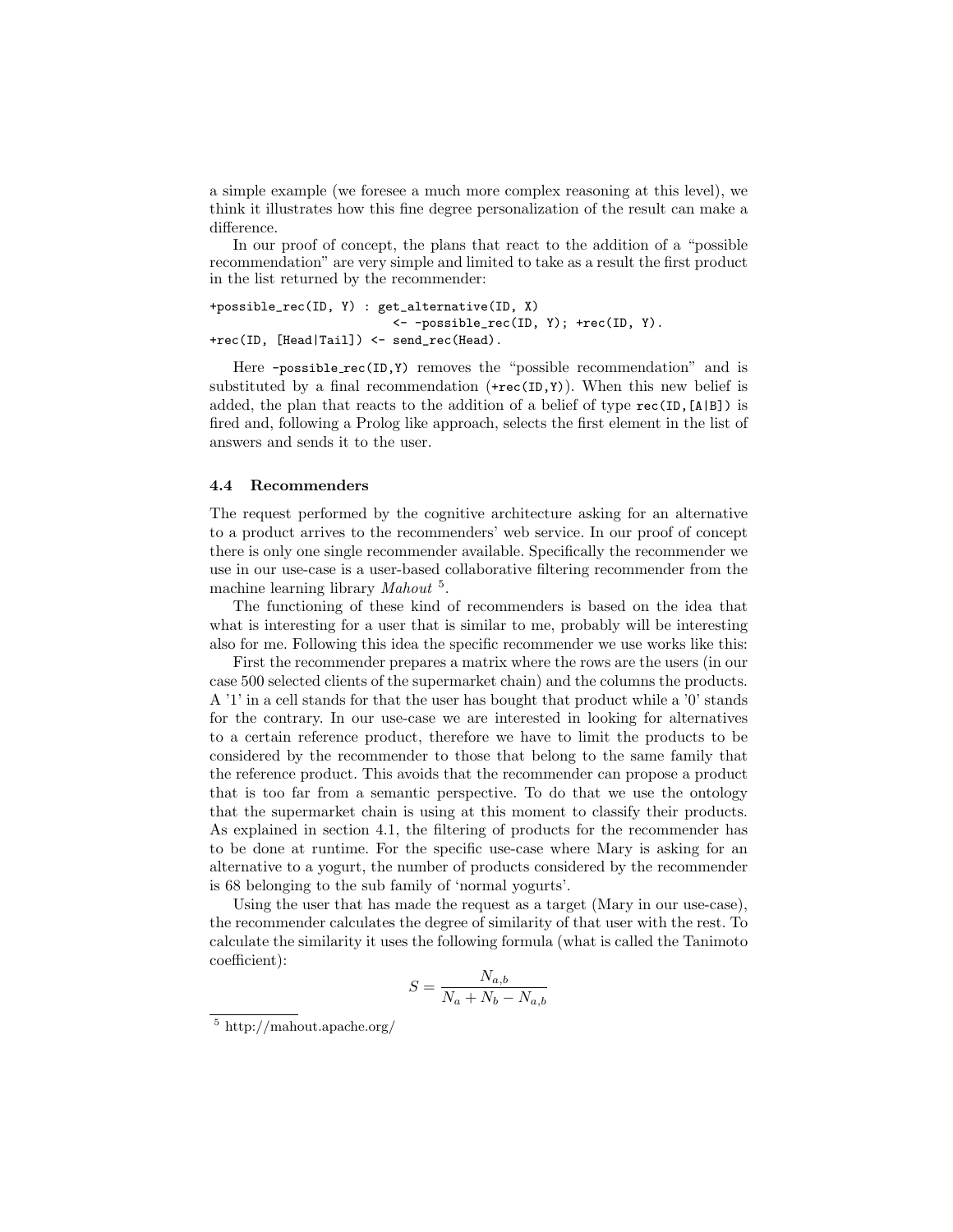where  $N_{a,b}$  is the number of coincident products that have bought the users a and b,  $N_a$  the number of different products bought by user a and  $N_b$  the number of different products bought by user b.

Then, the recommender fills each cell that has a '0' in the row of the target user with the maximum of the similarities of those users that have bought that product. For example, if the target user has a '0' in the column of product X (meaning that the target user has not bought product X in the past), the recommender selects from all the users that have a '1' in that column the one that has the maximum similarity with the target user calculated using the Tanimoto coefficient. This similarity value is put in the cell.

After this process, the '0's in the row of the target user become a value that expresses the likelihood that the product in that column be interesting for the target user. With this values, the recommender creates a ranking of products that can be interesting for the target user.

This ranking is returned as the result of the request made by the web service and is the ranking that will be considered by the cognitive architecture to return the final recommendation to the user after considering the rest of information.

# 5 Conclusion and future work

What we have presented in this paper is a first approach to the use of a cognitive architecture in the context of a recommendation process. The idea, to the contrary of other previous works that use also cognitive architectures in this context, is not to use the cognitive architecture as a recommender but as a middle layer between the user and a set of state of the art recommenders.

We have presented also a first instantiation of the framework. This first prototype is still very primitive but we think it is illustrative of the potential that has the proposal.

As a future work we plan to explore the different improvements that have been enumerated in the paper. In particular we want to incorporate the argumentation mechanism and to evolve the idea of a language to describe recommenders so they can be incorporated and used automatically by the cognitive architecture at run time.

# Acknowledgments

This work has been supported by the Ministerio de Economia y Competitividad of the Spanish government (SmartExFood project IPT-2012-0688-060000, CBIT project TIN2010-16306, AT project CONSOLIDER CSD2007-0022 INGENIO 2010); the Generalitat de Catalunya [2005-SGR-00093]; and the European Union (Sintelnet project FP7-ICT2009-C 286370).

## References

1. Bajo J., Gonzlez A., D.L.A.S.A., J.M., C.: A Shopping Mall Multiagent System: Ambient Intelligence in Practice. University Castilla la mancha (2006)